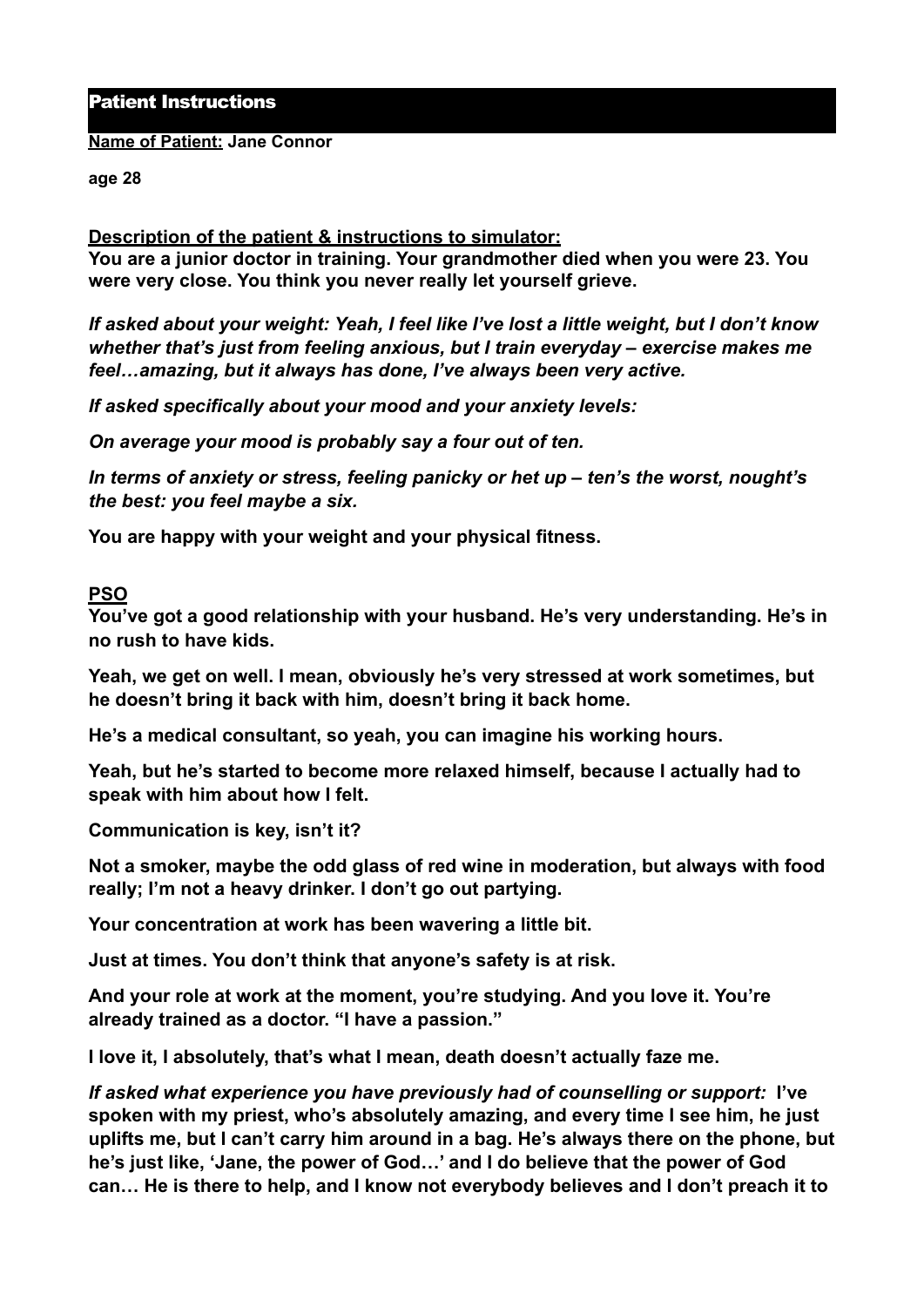**people, but I do - we aren't meant to feel like this, we aren't meant to feel sadness or darkness, that's…** 

# **First line and history**

**Right, well. It's taken me a long time to, sort of, actually seek help about this. I don't know where to start, really.** 

**Becoming tearful and emotional: I'm just so down, I mean it's been a long time – I lost my nana when I was 23. Now, I'm a very, strong, positive person, church-goer, I seek help that way. Physically active, very active indeed; but just of late it seems like suppressed emotions are coming to the surface and making me feel just — yes, I'm still me, just, kind of not level.** 

**If that makes any, sort of, sense.** 

**It's an awful, sort of, strange way to feel. I wouldn't say that I'm manic depressed, you know, I wouldn't. I certainly don't have schizophrenia or bipolar, but it's just a downness, and I've tried to keep… That's what I show, I put a mask on and, you know, but, it got so bad and the other week I felt like I was just going to break; as if something was just going to snap in my mind.** 

**I mean, I spoke to my husband about it, he's a medical consultant and he said, 'you know, maybe just something to lift you up a little bit – to balance you out, because this is just not you'. You're just very flat sometimes and you become agitated just - it's just certainly not me, I'm such a patient person. I mean, initially, he said maybe it's the work you do, you know, because I'm doing my care of the elderly training, but I've been around death since I was 18, so it's not that.** 

**You know, I'm able to deal with quite shocking things.** 

**It is quite - I don't think it's that, it's not like I have sort of sadness—I know that sounds so cold, but I don't have sadness for these people because I don't know them, but I do everything in my upmost to get, you know, the right outcome and especially for families and things. So, yeah, it's just basically, it's this sadness which you think you deal with, you know, and it's bizarre, the mind is so complex.** 

**I'm not an angry person, I don't feel anger, it's just this sadness, it's… I mean I miss her greatly, we all go through grief, it's a process, it's not something you get over, you learn how to deal with it and have coping mechanisms. I just feel like my coping mechanism isn't functioning the way it has been in the past.** 

**Yeah, there's been quite a lot of pressure to have a child for the past, I would say, four- I am married, but I need to change my details – for the past four years, but indirect pressure, I would say? But I'm just, I'm not ready for it yet because I need to feel 110%. I know we can't always be 110% but I know that I need balance restored within my emotional state and mental state, and just - I mean, my in-laws are Spanish, they're quite: 'come on, what's wrong with you, come on you should be pregnant by now, you should be pregnant after three months of marriage'. Different cultures.** 

**Yes, and I felt a little bit, sort of a little bit, lost that maybe I won't have the support there, because my nana's been removed. Because she would have just - the problem is, she**